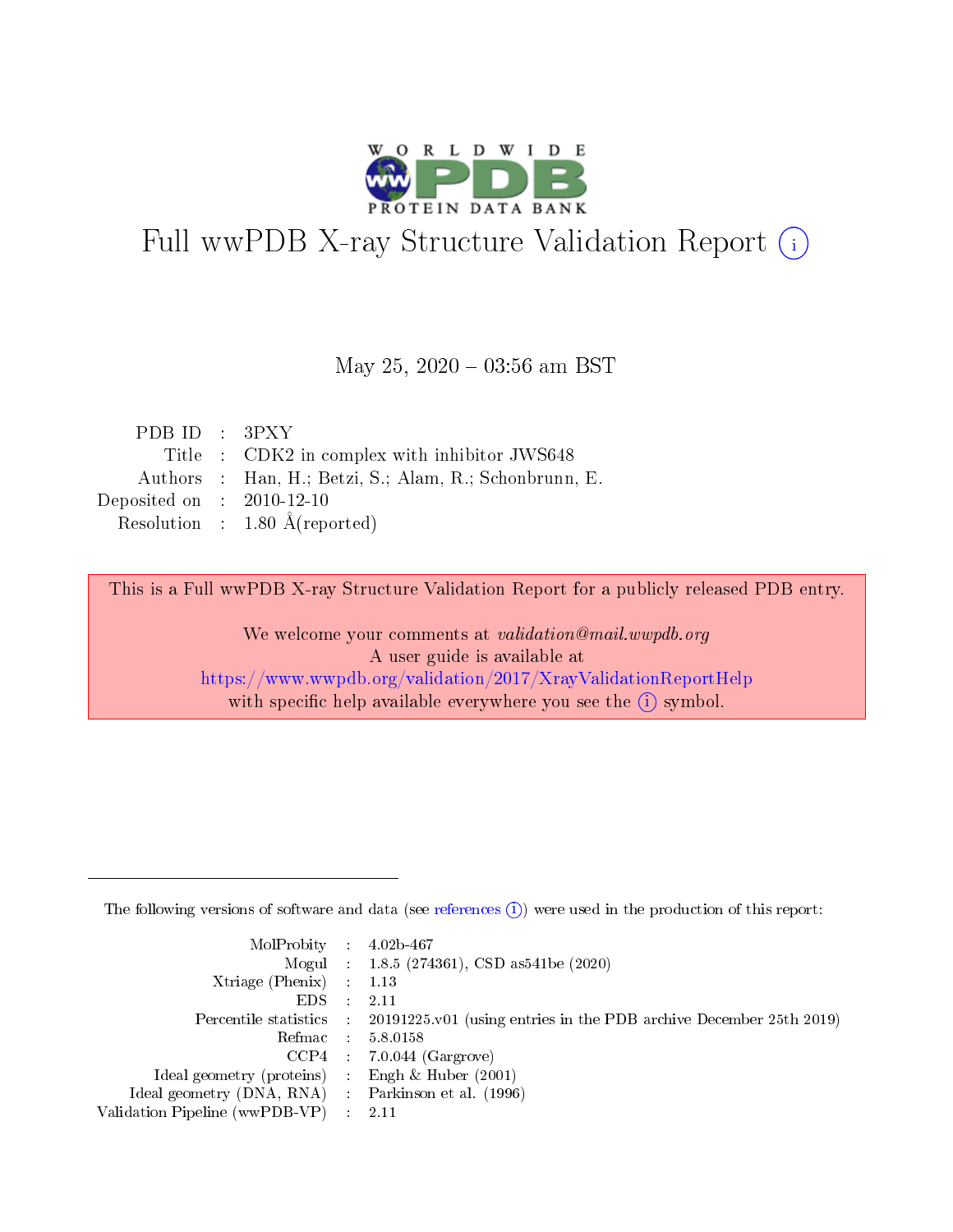# 1 [O](https://www.wwpdb.org/validation/2017/XrayValidationReportHelp#overall_quality)verall quality at a glance  $(i)$

The following experimental techniques were used to determine the structure: X-RAY DIFFRACTION

The reported resolution of this entry is 1.80 Å.

Percentile scores (ranging between 0-100) for global validation metrics of the entry are shown in the following graphic. The table shows the number of entries on which the scores are based.



| Metric                | Whole archive        | Similar resolution                                                        |
|-----------------------|----------------------|---------------------------------------------------------------------------|
|                       | $(\#\text{Entries})$ | $(\#\text{Entries},\,\text{resolution}\,\,\text{range}(\textup{\AA})\, )$ |
| $R_{free}$            | 130704               | $5950(1.80-1.80)$                                                         |
| Clashscore            | 141614               | $6793(1.80-1.80)$                                                         |
| Ramachandran outliers | 138981               | 6697 $(1.80-1.80)$                                                        |
| Sidechain outliers    | 138945               | 6696 (1.80-1.80)                                                          |
| RSRZ outliers         | 127900               | $5850(1.80-1.80)$                                                         |

The table below summarises the geometric issues observed across the polymeric chains and their fit to the electron density. The red, orange, yellow and green segments on the lower bar indicate the fraction of residues that contain outliers for  $>=3, 2, 1$  and 0 types of geometric quality criteria respectively. A grey segment represents the fraction of residues that are not modelled. The numeric value for each fraction is indicated below the corresponding segment, with a dot representing fractions  $\epsilon=5\%$  The upper red bar (where present) indicates the fraction of residues that have poor fit to the electron density. The numeric value is given above the bar.

| Mol       | $\alpha$ hain               | Length | Quality of chain |     |  |  |  |  |
|-----------|-----------------------------|--------|------------------|-----|--|--|--|--|
|           |                             |        | 19%              |     |  |  |  |  |
| <u>д.</u> | $\rightarrow$ $\rightarrow$ | 306    | 69%              | 24% |  |  |  |  |

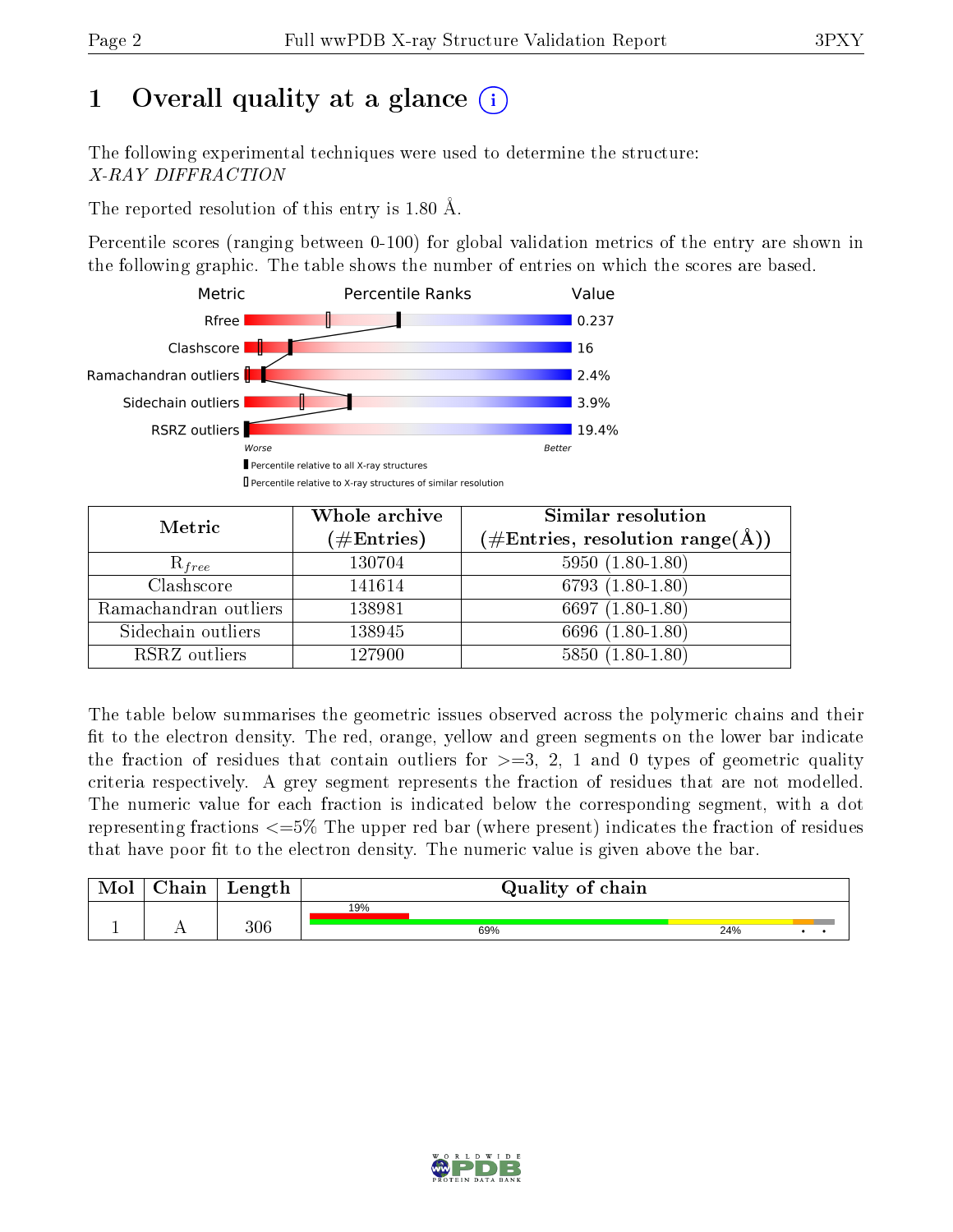# 2 Entry composition (i)

There are 4 unique types of molecules in this entry. The entry contains 2595 atoms, of which 0 are hydrogens and 0 are deuteriums.

In the tables below, the ZeroOcc column contains the number of atoms modelled with zero occupancy, the AltConf column contains the number of residues with at least one atom in alternate conformation and the Trace column contains the number of residues modelled with at most 2 atoms.

Molecule 1 is a protein called Cell division protein kinase 2.

| Mol | Chain | Residues | Atoms         |      |     |      |  | ZeroOcc | $\mid$ AltConf $\mid$ Trace |  |
|-----|-------|----------|---------------|------|-----|------|--|---------|-----------------------------|--|
|     |       | 294      | Tota.<br>2394 | 1561 | 408 | -414 |  |         |                             |  |

There are 8 discrepancies between the modelled and reference sequences:

| Chain | Residue | Modelled   | Actual | Comment               | Reference         |
|-------|---------|------------|--------|-----------------------|-------------------|
| А     | $-7$    | <b>GLY</b> |        | <b>EXPRESSION TAG</b> | <b>UNP P24941</b> |
| А     | $-6$    | <b>PRO</b> |        | <b>EXPRESSION TAG</b> | <b>UNP P24941</b> |
| А     | $-5$    | <b>LEU</b> |        | <b>EXPRESSION TAG</b> | <b>UNP P24941</b> |
| А     | $-4$    | <b>GLY</b> |        | <b>EXPRESSION TAG</b> | <b>UNP P24941</b> |
| А     | $-3$    | SER.       |        | EXPRESSION TAG        | <b>UNP P24941</b> |
| А     | $-2$    | <b>PRO</b> |        | <b>EXPRESSION TAG</b> | <b>UNP P24941</b> |
| А     | $-1$    | GLU        |        | <b>EXPRESSION TAG</b> | <b>UNP P24941</b> |
|       |         | <b>PHE</b> |        | EXPRESSION TAG        | <b>UNP P24941</b> |

• Molecule 2 is 2-(4,6-diamino-1,3,5-triazin-2-yl)-4-methoxyphenol (three-letter code: JWS) (formula:  $C_{10}H_{11}N_5O_2$ ).



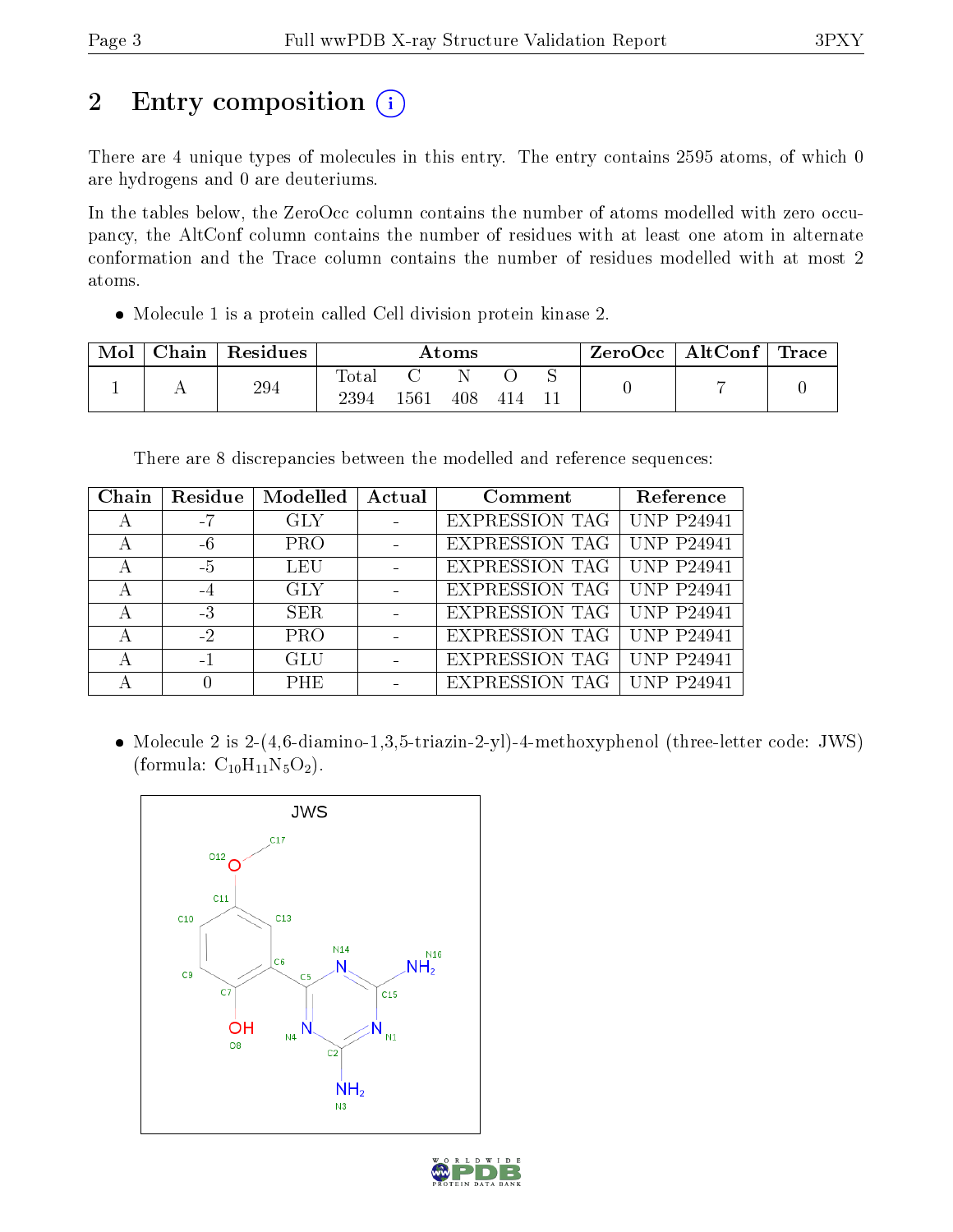|  | Mol   Chain   Residues | Atoms   |  |  |  | ZeroOcc   AltConf |
|--|------------------------|---------|--|--|--|-------------------|
|  |                        | Total C |  |  |  |                   |
|  |                        |         |  |  |  |                   |

 $\bullet$  Molecule 3 is PHOSPHATE ION (three-letter code: PO4) (formula:  $\mathrm{O_4P}) .$ 



|  | $Mol$   Chain   Residues | Atoms |  | $ZeroOcc$   AltConf |  |  |
|--|--------------------------|-------|--|---------------------|--|--|
|  |                          | Total |  |                     |  |  |

Molecule 4 is water.

|  | $\text{Mol}$   Chain   Residues | Atoms | ZeroOcc   AltConf |  |
|--|---------------------------------|-------|-------------------|--|
|  |                                 | Total |                   |  |

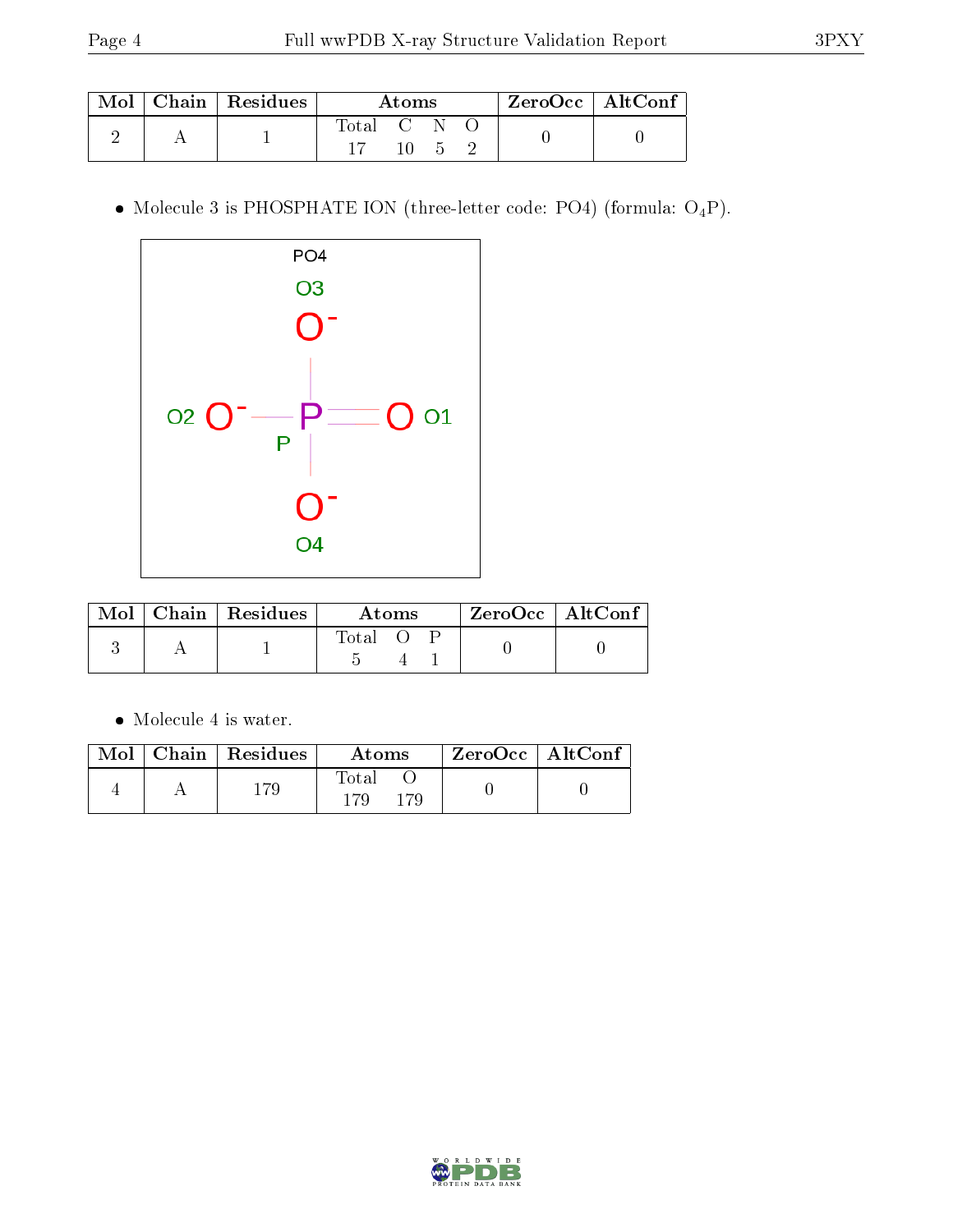# 3 Residue-property plots  $(i)$

These plots are drawn for all protein, RNA and DNA chains in the entry. The first graphic for a chain summarises the proportions of the various outlier classes displayed in the second graphic. The second graphic shows the sequence view annotated by issues in geometry and electron density. Residues are color-coded according to the number of geometric quality criteria for which they contain at least one outlier: green  $= 0$ , yellow  $= 1$ , orange  $= 2$  and red  $= 3$  or more. A red dot above a residue indicates a poor fit to the electron density (RSRZ  $> 2$ ). Stretches of 2 or more consecutive residues without any outlier are shown as a green connector. Residues present in the sample, but not in the model, are shown in grey.



• Molecule 1: Cell division protein kinase 2

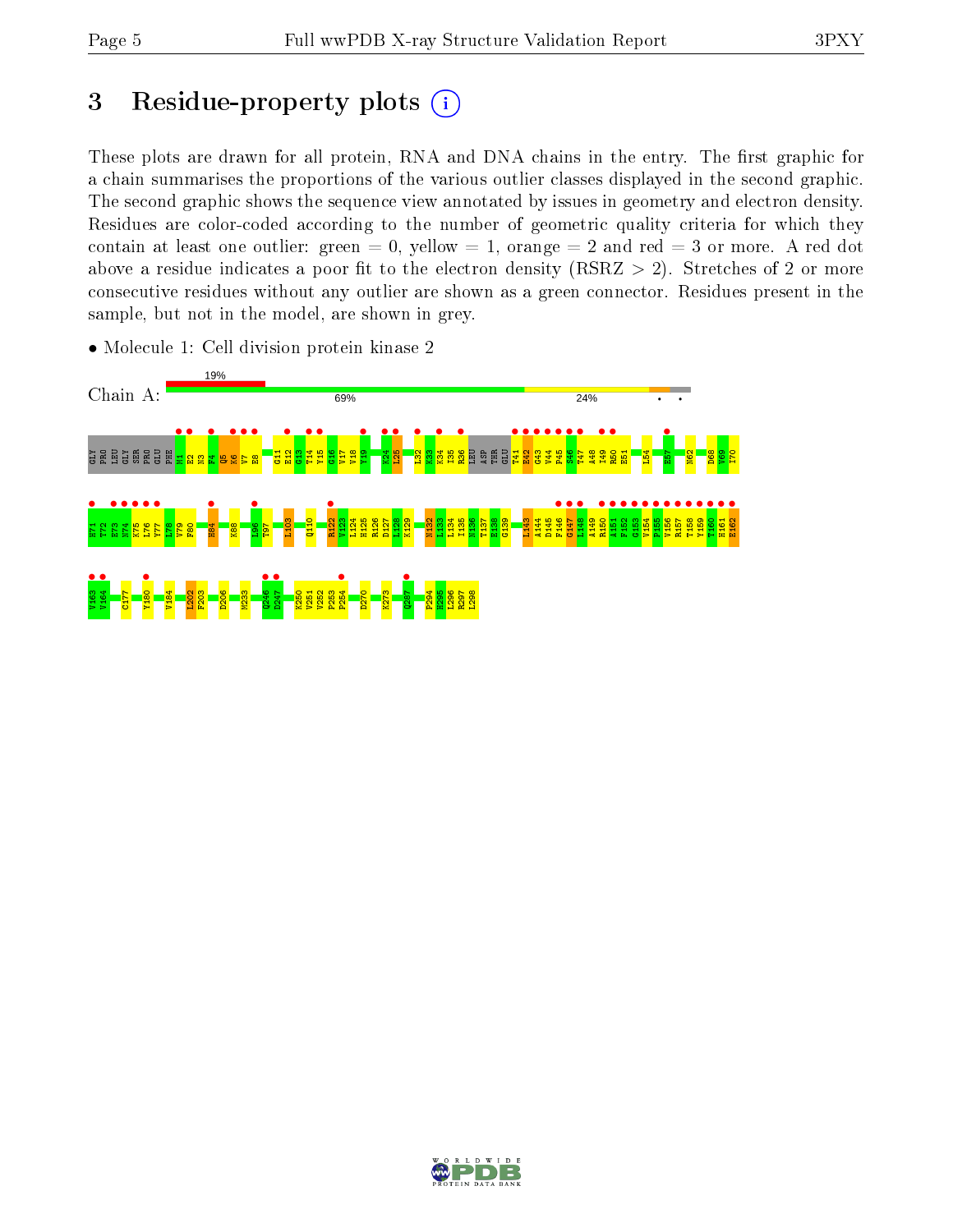# 4 Data and refinement statistics  $(i)$

| Property                                                             | Value                                           | Source     |
|----------------------------------------------------------------------|-------------------------------------------------|------------|
| Space group                                                          | P 21 21 21                                      | Depositor  |
| Cell constants                                                       | 71.74Å<br>$52.82\text{\AA}$<br>72.07Å           | Depositor  |
| a, b, c, $\alpha$ , $\beta$ , $\gamma$                               | $90.00^\circ$<br>$90.00^\circ$<br>$90.00^\circ$ |            |
| Resolution $(A)$                                                     | 18.67<br>$-1.80$                                | Depositor  |
|                                                                      | 18.67<br>$-1.80$                                | <b>EDS</b> |
| % Data completeness                                                  | $98.3(18.67-1.80)$                              | Depositor  |
| (in resolution range)                                                | 98.4 (18.67-1.80)                               | <b>EDS</b> |
| $R_{merge}$                                                          | 0.05                                            | Depositor  |
| $\mathrm{R}_{sym}$                                                   | (Not available)                                 | Depositor  |
| $\langle I/\sigma(I) \rangle$ <sup>1</sup>                           | $5.25$ (at $1.80\text{\AA}$ )                   | Xtriage    |
| Refinement program                                                   | $\overline{\text{CNS} 1.2}$                     | Depositor  |
| $R, R_{free}$                                                        | $\overline{0.211}$ ,<br>0.242                   | Depositor  |
|                                                                      | 0.206<br>0.237                                  | DCC        |
| $\mathcal{R}_{free}$ test set                                        | 1025 reflections $(4.00\%)$                     | wwPDB-VP   |
| Wilson B-factor $(A^2)$                                              | 19.2                                            | Xtriage    |
| Anisotropy                                                           | 0.729                                           | Xtriage    |
| Bulk solvent $k_{sol}(e/\mathring{A}^3)$ , $B_{sol}(\mathring{A}^2)$ | $0.37$ , 55.9                                   | <b>EDS</b> |
| L-test for twinning <sup>2</sup>                                     | $< L >$ = 0.48, $< L2$ = 0.31                   | Xtriage    |
| Estimated twinning fraction                                          | $0.024$ for $-h, l, k$                          | Xtriage    |
| $F_o, F_c$ correlation                                               | 0.94                                            | <b>EDS</b> |
| Total number of atoms                                                | 2595                                            | wwPDB-VP   |
| Average B, all atoms $(A^2)$                                         | 28.0                                            | wwPDB-VP   |

Xtriage's analysis on translational NCS is as follows: The largest off-origin peak in the Patterson function is  $9.31\%$  of the height of the origin peak. No significant pseudotranslation is detected.

<sup>&</sup>lt;sup>2</sup>Theoretical values of  $\langle |L| \rangle$ ,  $\langle L^2 \rangle$  for acentric reflections are 0.5, 0.333 respectively for untwinned datasets, and 0.375, 0.2 for perfectly twinned datasets.



<span id="page-5-1"></span><span id="page-5-0"></span><sup>1</sup> Intensities estimated from amplitudes.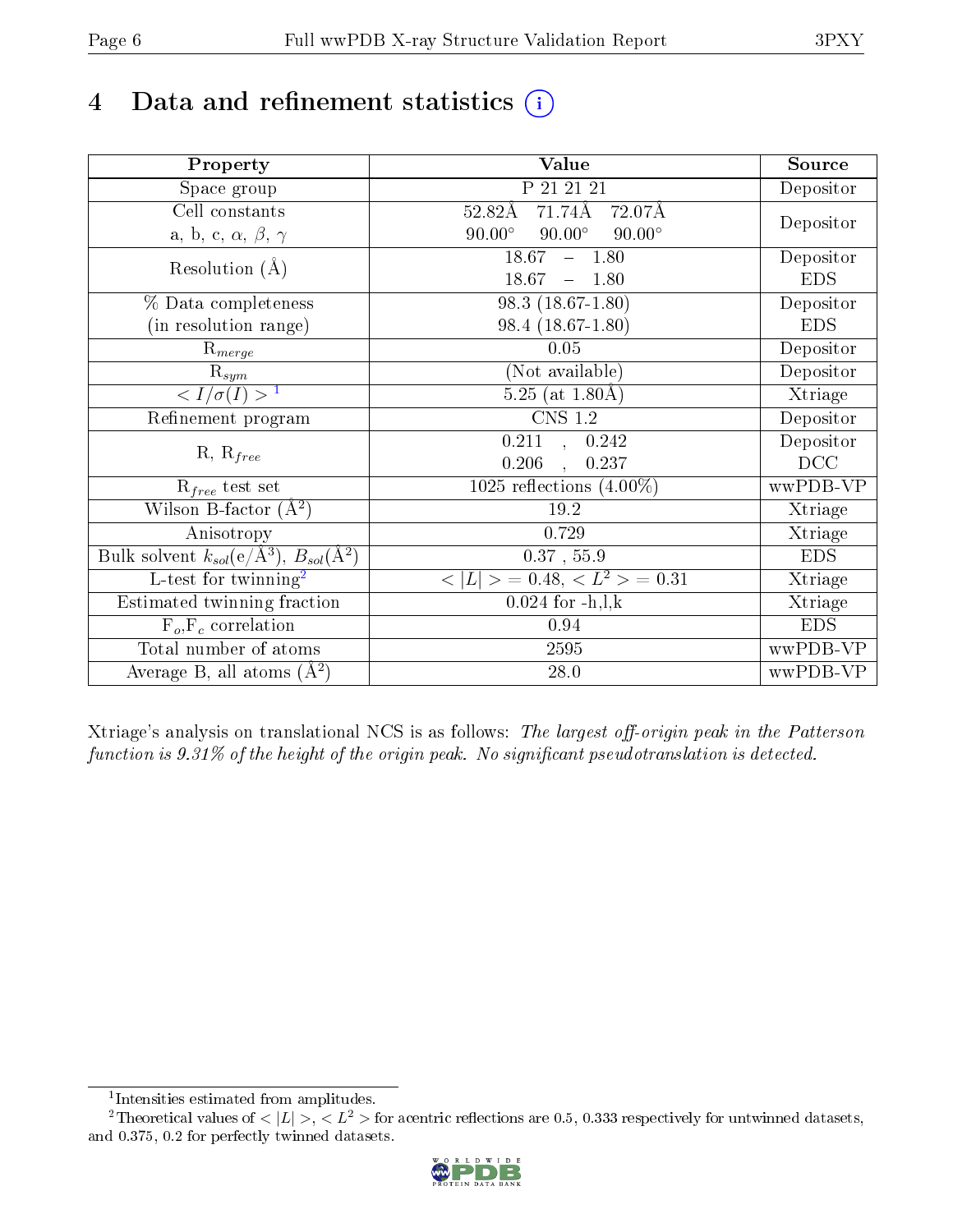# 5 Model quality  $(i)$

## 5.1 Standard geometry  $(i)$

Bond lengths and bond angles in the following residue types are not validated in this section: PO4, JWS

The Z score for a bond length (or angle) is the number of standard deviations the observed value is removed from the expected value. A bond length (or angle) with  $|Z| > 5$  is considered an outlier worth inspection. RMSZ is the root-mean-square of all Z scores of the bond lengths (or angles).

|  | $Mol$   Chain |      | Bond lengths                    | Bond angles |           |  |
|--|---------------|------|---------------------------------|-------------|-----------|--|
|  |               |      | RMSZ $ #Z  > 5$ RMSZ $ #Z  > 5$ |             |           |  |
|  |               | 0.38 | 0/2484                          | 0.63        | $-0/3367$ |  |

There are no bond length outliers.

There are no bond angle outliers.

There are no chirality outliers.

There are no planarity outliers.

### 5.2 Too-close contacts  $(i)$

In the following table, the Non-H and H(model) columns list the number of non-hydrogen atoms and hydrogen atoms in the chain respectively. The H(added) column lists the number of hydrogen atoms added and optimized by MolProbity. The Clashes column lists the number of clashes within the asymmetric unit, whereas Symm-Clashes lists symmetry related clashes.

|  |      |      | Mol   Chain   Non-H   H(model)   H(added)   Clashes   Symm-Clashes |
|--|------|------|--------------------------------------------------------------------|
|  | 2394 | 2456 |                                                                    |
|  |      |      |                                                                    |
|  |      |      |                                                                    |
|  | 179  |      |                                                                    |
|  | 2595 | 9467 |                                                                    |

The all-atom clashscore is defined as the number of clashes found per 1000 atoms (including hydrogen atoms). The all-atom clashscore for this structure is 16.

All (77) close contacts within the same asymmetric unit are listed below, sorted by their clash magnitude.

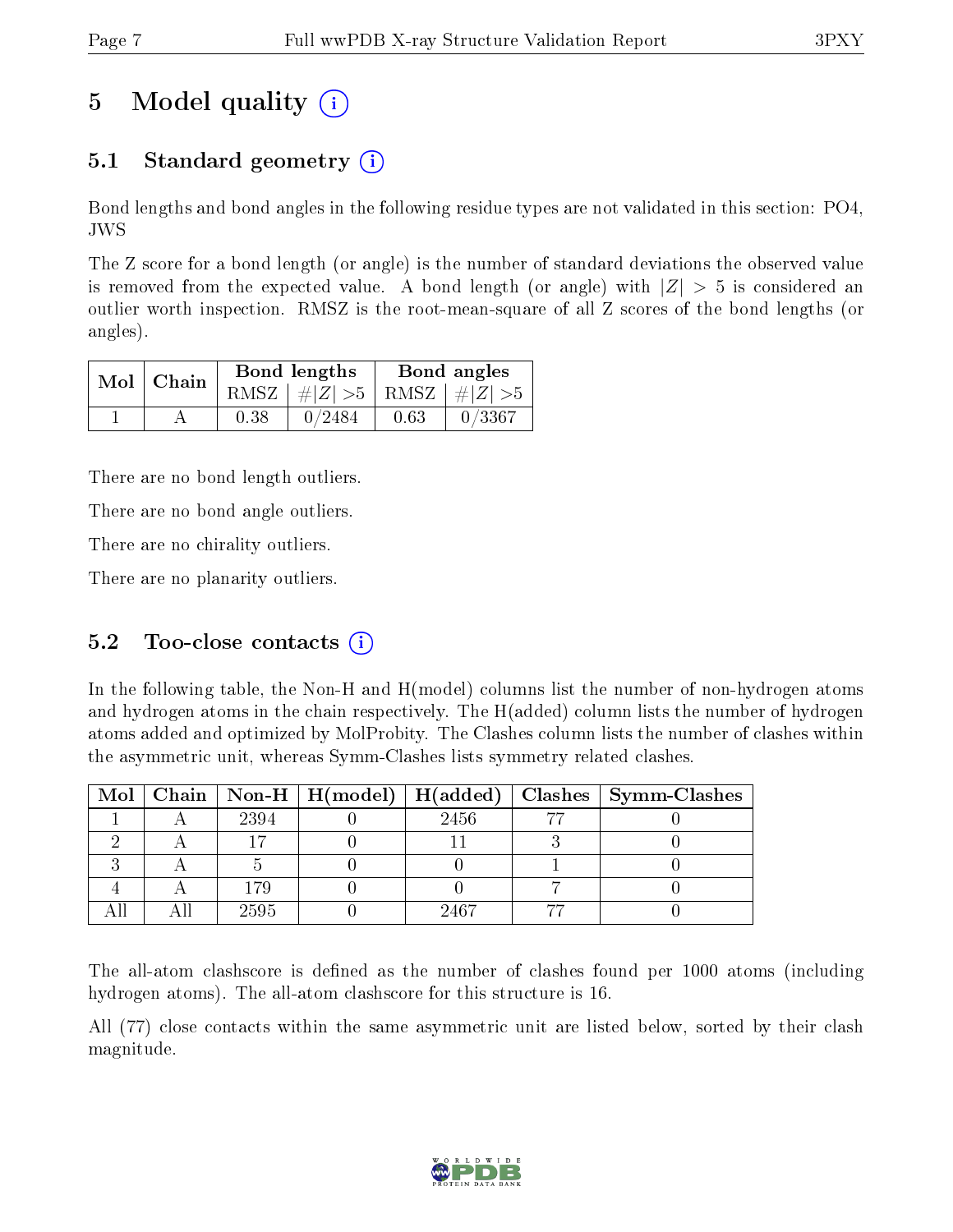| Atom-1                              | Atom-2                                    | Interatomic    | Clash           |
|-------------------------------------|-------------------------------------------|----------------|-----------------|
|                                     |                                           | distance $(A)$ | overlap $(\AA)$ |
| 1:A:45:PRO:HB2                      | 1:A:48:ALA:HB2                            | 1.57           | 0.86            |
| 1:A:297:ARG:HA                      | 1:A:297:ARG:HE                            | 1.41           | 0.84            |
| 1: A: 158: THR: OG1                 | 1:A:162:GLU:HB2                           | 1.80           | 0.82            |
| 1:A:297:ARG:NE                      | 1:A:297:ARG:HA                            | 1.95           | 0.82            |
| 1:A:125:HIS:HD2                     | 1:A:127:ASP:H                             | 1.26           | 0.81            |
| 1: A: 7: VAL: O                     | 1:A:8:GLU:HG3                             | 1.86           | 0.76            |
| 1: A:34: LYS:NZ                     | 1:A:34:LYS:HB3                            | 2.02           | 0.74            |
| 1:A:124:LEU:HD13                    | 1: A: 150: ARG: NH2                       | 2.06           | 0.71            |
| 1:A:36:ARG:HD2                      | $1:$ A:159:TYR:HA                         | 1.73           | 0.70            |
| 1:A:177[A]:CYS:SG                   | 1:A:233[A]:MET:SD                         | 2.91           | 0.69            |
| 1:A:125:HIS:HEL                     | 1:A:144:ALA:O                             | 1.76           | 0.66            |
| 1:A:68:ASP:HB3                      | 1:A:70:ILE:HD11                           | 1.78           | 0.66            |
| 1:A:122:ARG:HE                      | 1:A:122:ARG:HA                            | 1.61           | 0.66            |
| 1:A:84[B]:HIS:ND1                   | 4:A:439:HOH:O                             | 2.24           | 0.63            |
| 1: A:14:THR:HG23                    | 1:A:129[B]:LYS:NZ                         | 2.14           | 0.63            |
| 1:A:34:LYS:HG2                      | 1:A:77:TYR:CE1                            | 2.33           | 0.63            |
| 1:A:144:ALA:HB1                     | 2:A:299:JWS:H17B                          | 1.79           | 0.63            |
| 1: A:14:THR:HG23                    | $1:A:\overline{129 B}:\overline{LYS:HZ1}$ | 1.63           | 0.62            |
| 1:A:124:LEU:HD13                    | 1: A: 150: ARG: HH21                      | 1.62           | 0.62            |
| $1:A:35:\overline{\mathrm{ILE:HB}}$ | 1:A:76:LEU:HB3                            | 1.81           | 0.62            |
| 1:A:251:VAL:HG12                    | 1:A:252:VAL:HG13                          | 1.80           | 0.62            |
| 1:A:34:LYS:HB3                      | 1:A:34:LYS:HZ3                            | 1.64           | 0.60            |
| 1:A:135:ILE:HD12                    | 1:A:296:LEU:HD11                          | 1.84           | 0.60            |
| 1: A: 125: HIS: O                   | 1:A:126:ARG:HB3                           | 2.02           | 0.59            |
| 1:A:49:ILE:C                        | 1:A:49:ILE:HD12                           | 2.24           | 0.58            |
| 1: A:70: ILE: HD12                  | 1: A:70: ILE:N                            | 2.19           | 0.58            |
| 1: A:2: GLU:O                       | 1: A:2: GLU: HG2                          | 2.05           | 0.56            |
| 1:A:202:LEU:HD13                    | 1: A:203:PHE:CE2                          | 2.43           | 0.54            |
| 1:A:15:TYR:OH                       | 1:A:149:ALA:HA                            | 2.08           | 0.54            |
| 1: A:88: LYS: HD3                   | 4: A:440:HOH:O                            | 2.10           | 0.51            |
| 1:A:122:ARG:O                       | 1: A: 150: ARG: NH1                       | 2.42           | 0.51            |
| 1: A:250: LYS:HG3                   | 4: A:372: HOH:O                           | 2.12           | 0.50            |
| 1: A:25:LEU:H                       | 1:A:25:LEU:HD23                           | 1.76           | 0.50            |
| 1: A:11: GLY:O                      | 1:A:17:VAL:HG23                           | 2.12           | 0.49            |
| 1:A:103:LEU:HD11                    | 1:A:294:PRO:HB3                           | 1.93           | 0.49            |
| 1: A:80:PHE:CD2                     | $2:A:299:J\overline{WS:H17A}$             | 2.47           | 0.49            |
| $1: A: 134:$ LEU:HD22               | 1:A:134:LEU:N                             | 2.28           | 0.49            |
| 1:A:17:VAL:HB                       | 1: A: 159: TYR: CZ                        | 2.48           | 0.49            |
| 1:A:68:ASP:HB3                      | $1: A:70: ILE: \overline{CD1}$            | 2.44           | 0.48            |
| 1:A:147:GLY:HA2                     | $4:A:375:\overline{HOH:O}$                | 2.13           | 0.47            |
| 1: A:36: ARG: HG2                   | 1: A: 41: THE: OG1                        | 2.14           | 0.47            |
| 1: A: 12: GLU: HG2                  | $1:A:\overline{159:TYR:OH}$               | 2.15           | 0.47            |

Continued on next page...

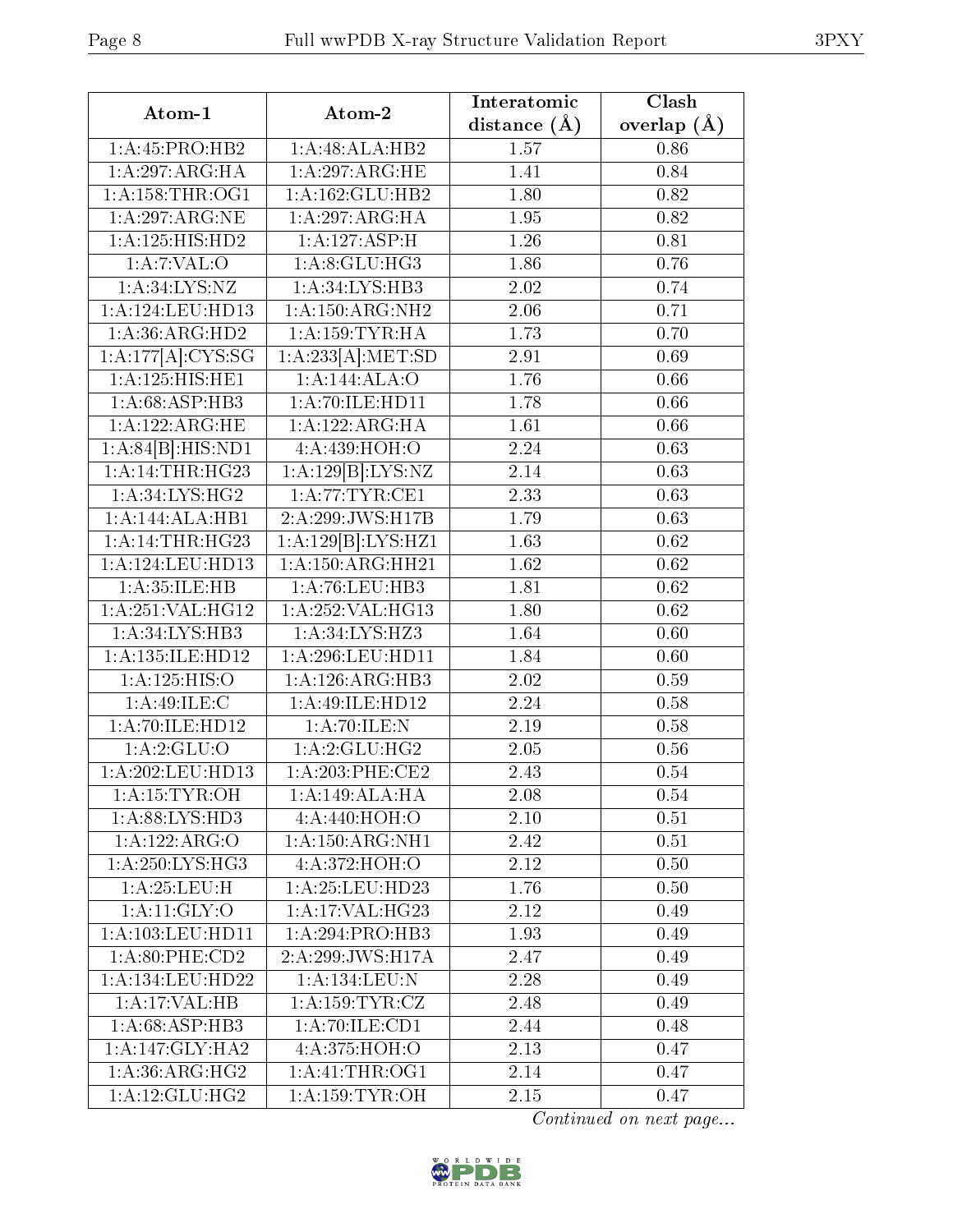|                                 |                      | Interatomic       | Clash             |
|---------------------------------|----------------------|-------------------|-------------------|
| Atom-1                          | Atom-2               | distance $(A)$    | overlap $(A)$     |
| 1: A: 75: LYS: NZ               | 1:A:75:LYS:HB3       | 2.29              | 0.47              |
| 1:A:294:PRO:HG2                 | 1:A:296:LEU:HD13     | $\overline{1.97}$ | 0.47              |
| 1:A:3:ASN:ND2                   | 4:A:326:HOH:O        | 2.45              | 0.46              |
| 1:A:62:ASN:ND2                  | 1:A:110:GLN:HB3      | 2.31              | 0.46              |
| 1:A:145:ASP:OD2                 | 2:A:299:JWS:H17      | $\overline{2.15}$ | 0.46              |
| 1:A:156:VAL:HG13                | 1: A: 157: ARG: N    | 2.31              | 0.46              |
| 1: A:5: GLN:O                   | 1: A:6: LYS:C        | 2.53              | 0.45              |
| 1:A:32[A]:LEU:CD2               | 1: A:79: VAL:HG22    | $\overline{2.45}$ | 0.45              |
| 1: A:5: GLN:O                   | $1:$ A:7:VAL:N       | $\overline{2.49}$ | 0.45              |
| 1:A:270:ASP:HB3                 | 1:A:273[A]:LYS:HD2   | 2.00              | 0.44              |
| 1: A:34: LYS:NZ                 | 1:A:34:LYS:CB        | $\overline{2.78}$ | 0.44              |
| 1: A:14:THR:HA                  | 1: A: 158: THR: HG22 | 1.99              | 0.44              |
| 1:A:34:LYS:HE2                  | 1: A:77:TYR:CE1      | 2.53              | 0.44              |
| 1: A:250:LYS:HE3                | 4: A:372: HOH:O      | $\overline{2.17}$ | 0.44              |
| 1:A:159:TYR:H                   | 1: A: 159: TYR: HD1  | 1.64              | 0.43              |
| 1: A: 159: TYR: N               | 1: A: 159: TYR: CD1  | 2.86              | 0.43              |
| $1: A:126: \overline{ARG:HH11}$ | 1:A:126:ARG:HG3      | 1.84              | 0.43              |
| 1:A:84[B]:HIS:HB3               | 1:A:298:LEU:HD22     | $\overline{2.01}$ | 0.43              |
| $1:\overline{A:145:ASP:OD1}$    | 3:A:300:PO4:O1       | $\overline{2.37}$ | 0.43              |
| 1:A:143:LEU:HB2                 | $1: A:146:$ PHE:CE2  | 2.54              | 0.43              |
| $1:$ A:154:VAL:O                | 1:A:154:VAL:HG13     | $\overline{2.19}$ | 0.42              |
| 1:A:76:LEU:HD23                 | 1:A:77:TYR:N         | 2.35              | 0.42              |
| 1:A:15:TYR:HB3                  | 1:A:35:ILE:HD12      | 2.03              | 0.41              |
| 1: A:17: VAL:HG22               | $1:$ A:18:VAL:N      | 2.36              | 0.41              |
| 1:A:34:LYS:HZ2                  | 1:A:34:LYS:HB3       | 1.84              | 0.41              |
| 1:A:253:PRO:HA                  | 1:A:254:PRO:HA       | 1.85              | $\overline{0.41}$ |
| 1:A:180:TYR:HB2                 | 1:A:184:VAL:HG11     | 2.02              | 0.41              |
| 1:A:47:THR:O                    | 1: A:51: GLU:HG3     | 2.21              | 0.41              |
| $1:A:84[A]\overline{:HIS:CD2}$  | 1:A:137:THR:HG23     | 2.56              | 0.41              |
| 1: A:6: LYS:O                   | 1:A:7:VAL:CC         | $2.59\,$          | 0.41              |
| 1: A: 139: GLY: HA2             | 1:A:294:PRO:HD3      | 2.02              | 0.41              |
| 1: A:50: ARG:O                  | 1: A:54:LEU:HG       | 2.22              | 0.40              |
| 1:A:97:THR:HG23                 | 4: A:405:HOH:O       | $\overline{2.20}$ | 0.40              |

Continued from previous page...

There are no symmetry-related clashes.



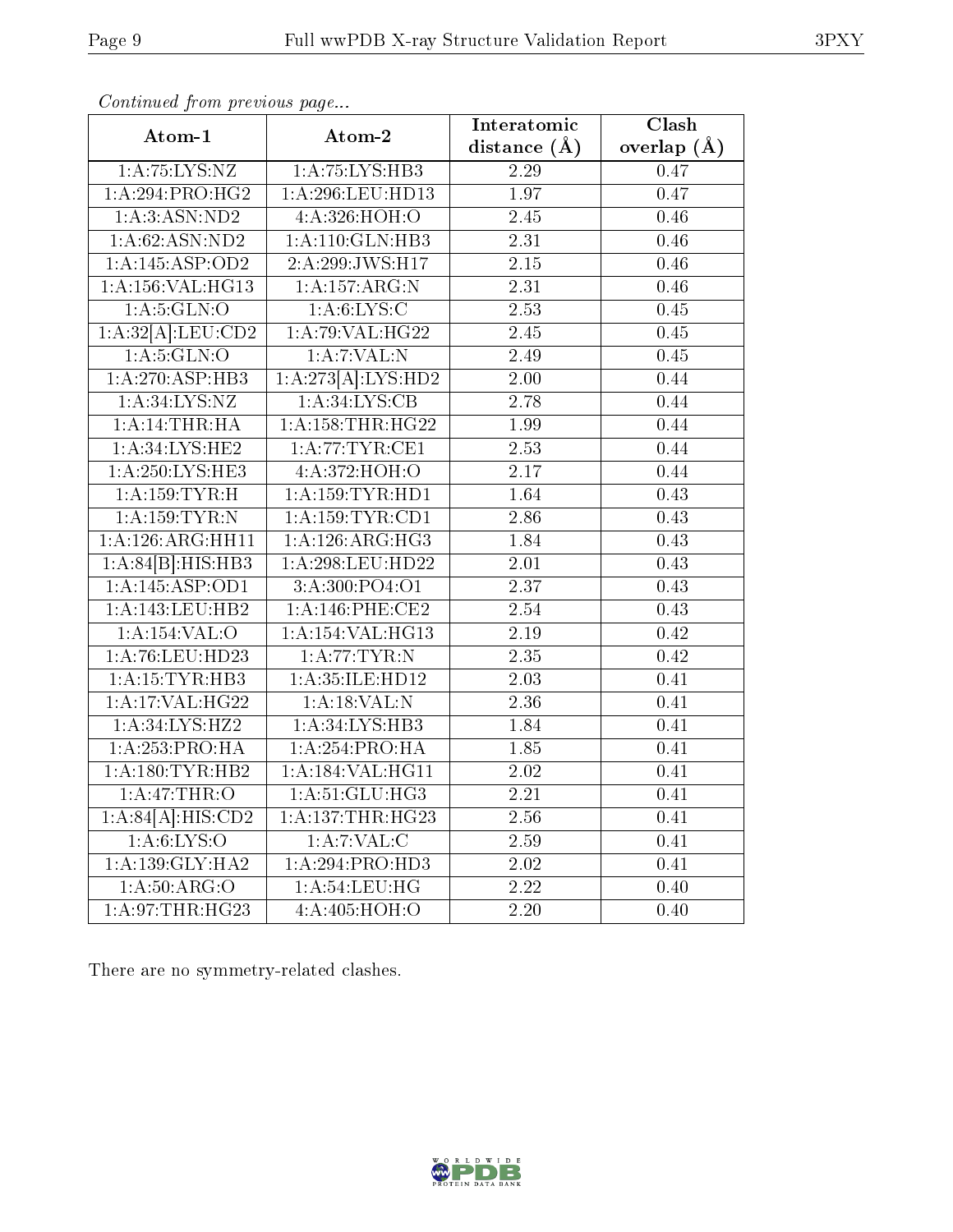## 5.3 Torsion angles (i)

#### 5.3.1 Protein backbone  $(i)$

In the following table, the Percentiles column shows the percent Ramachandran outliers of the chain as a percentile score with respect to all X-ray entries followed by that with respect to entries of similar resolution.

The Analysed column shows the number of residues for which the backbone conformation was analysed, and the total number of residues.

| Mol   Chain | Analysed                                                   | Favoured   Allowed   Outliers   Percentiles |  |                         |  |
|-------------|------------------------------------------------------------|---------------------------------------------|--|-------------------------|--|
|             | $297/306$ $(97\%)$   276 $(93\%)$   14 $(5\%)$   7 $(2\%)$ |                                             |  | $\boxed{6}$ $\boxed{1}$ |  |

All (7) Ramachandran outliers are listed below:

| Mol | Chain | Res | <b>Type</b>                   |
|-----|-------|-----|-------------------------------|
|     |       | 6   | $\overline{I} \overline{Y} S$ |
|     |       | 147 | <b>GLY</b>                    |
|     |       | 161 | <b>HIS</b>                    |
|     |       | 5   | <b>GLN</b>                    |
|     |       | 43  | <b>GLY</b>                    |
|     |       | 44  | VAL                           |
|     |       | 42  | GLU                           |

#### 5.3.2 Protein sidechains  $(i)$

In the following table, the Percentiles column shows the percent sidechain outliers of the chain as a percentile score with respect to all X-ray entries followed by that with respect to entries of similar resolution.

The Analysed column shows the number of residues for which the sidechain conformation was analysed, and the total number of residues.

| Mol   Chain | Analysed                                           |  | Rotameric   Outliers   Percentiles |  |
|-------------|----------------------------------------------------|--|------------------------------------|--|
|             | $266/269$ (99\%)   255 (96\%)   11 (4\%)   30   16 |  |                                    |  |

All (11) residues with a non-rotameric sidechain are listed below:

| Mol | Chain | Res  | Type       |
|-----|-------|------|------------|
|     |       | 25   | LEU        |
|     |       | 42   | GLU        |
|     |       | 84I  | <b>HIS</b> |
|     |       | 84 B | HIS        |

Continued on next page...

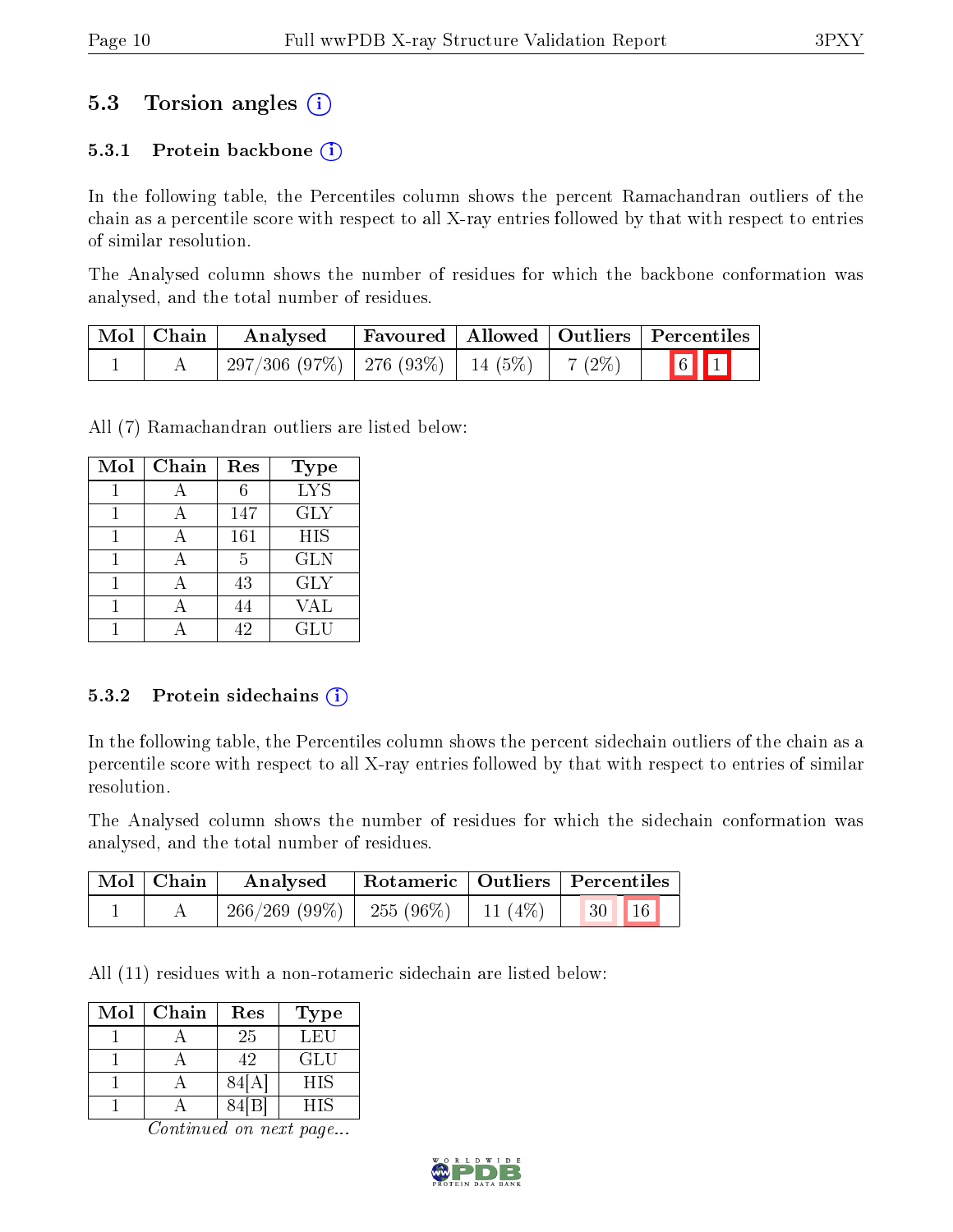Continued from previous page...

| Mol | Chain | Res | <b>Type</b> |
|-----|-------|-----|-------------|
|     |       | 103 | LEU         |
|     |       | 122 | $\rm{ARG}$  |
|     | А     | 132 | <b>ASN</b>  |
|     | А     | 143 | LEU         |
|     |       | 162 | GLU         |
|     |       | 202 | <b>LEU</b>  |
|     |       | 206 | ASP         |

Some sidechains can be flipped to improve hydrogen bonding and reduce clashes. All (3) such sidechains are listed below:

| Mol | Chain | Res | Type  |
|-----|-------|-----|-------|
|     |       | 125 | 8 I S |
|     |       | 132 |       |
|     |       | 268 |       |

#### $5.3.3$  RNA  $(i)$

There are no RNA molecules in this entry.

#### 5.4 Non-standard residues in protein, DNA, RNA chains (i)

There are no non-standard protein/DNA/RNA residues in this entry.

#### 5.5 Carbohydrates (i)

There are no carbohydrates in this entry.

### 5.6 Ligand geometry  $(i)$

2 ligands are modelled in this entry.

In the following table, the Counts columns list the number of bonds (or angles) for which Mogul statistics could be retrieved, the number of bonds (or angles) that are observed in the model and the number of bonds (or angles) that are defined in the Chemical Component Dictionary. The Link column lists molecule types, if any, to which the group is linked. The Z score for a bond length (or angle) is the number of standard deviations the observed value is removed from the expected value. A bond length (or angle) with  $|Z| > 2$  is considered an outlier worth inspection. RMSZ is the root-mean-square of all Z scores of the bond lengths (or angles).

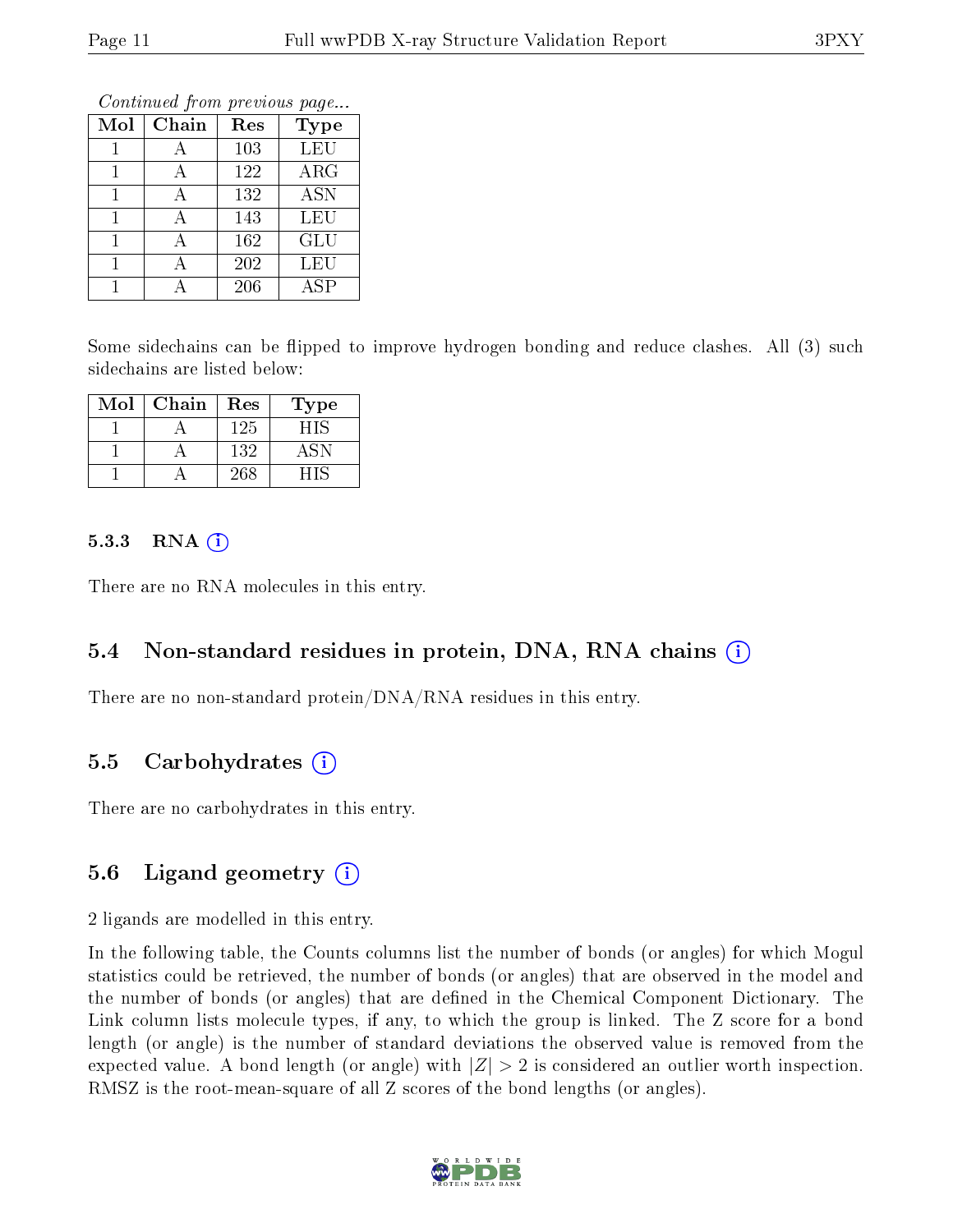| Mol |                   | $\perp$ Chain $\perp$ |     |                          |            |      | $\operatorname{Res}$ |          |          | Bond lengths |  |  | Bond angles |  |
|-----|-------------------|-----------------------|-----|--------------------------|------------|------|----------------------|----------|----------|--------------|--|--|-------------|--|
|     | Type <sup>1</sup> |                       |     | ${\rm Link}$             | Counts     | RMSZ | Z <br>#              | Counts   | RMSZ     | # Z          |  |  |             |  |
|     | PO4               | Α                     | 300 | $\overline{\phantom{0}}$ | 4.4.4      | 2.36 | $(25\%)$             | 6,6,6    | $0.81\,$ |              |  |  |             |  |
|     | <b>JWS</b>        | A                     | 299 | $\overline{\phantom{0}}$ | 18, 18, 18 | 2.26 | $(38\%)$             | 24,25,25 | 2.41     | $(45\%)$     |  |  |             |  |

In the following table, the Chirals column lists the number of chiral outliers, the number of chiral centers analysed, the number of these observed in the model and the number defined in the Chemical Component Dictionary. Similar counts are reported in the Torsion and Rings columns. '-' means no outliers of that kind were identified.

|         |     |        |                          | Mol   Type   Chain   Res   Link   Chirals   Torsions   Rings |  |
|---------|-----|--------|--------------------------|--------------------------------------------------------------|--|
| $JWS +$ | 299 | $\sim$ | $\overline{\phantom{0}}$ | $0/6/6/6$ $ 0/2/2/2 $                                        |  |

All (8) bond length outliers are listed below:

| Mol            | Chain | Res | Type            | Atoms     | $Z_{\rm}$ | Observed $(A$ | Ideal(A) |
|----------------|-------|-----|-----------------|-----------|-----------|---------------|----------|
| $\overline{2}$ | А     | 299 | <b>JWS</b>      | $C10-C11$ | 4.56      | 1.47          | 1.38     |
| 3              | А     | 300 | PO <sub>4</sub> | $P-O1$    | 4.39      | 1.61          | 1.50     |
| $\overline{2}$ | А     | 299 | <b>JWS</b>      | $C13-C11$ | 4.24      | 1.46          | 1.38     |
| $\overline{2}$ | А     | 299 | <b>JWS</b>      | $C10-C9$  | 3.45      | 1.45          | 1.38     |
| $\overline{2}$ | А     | 299 | <b>JWS</b>      | O12-C11   | $-2.73$   | 1.31          | 1.37     |
| $\overline{2}$ | А     | 299 | <b>JWS</b>      | $C13-C6$  | 2.67      | 1.44          | 1.39     |
| $\overline{2}$ | А     | 299 | <b>JWS</b>      | $C9-C7$   | 2.52      | 1.44          | 1.39     |
| $\overline{2}$ | А     | 299 | <b>JWS</b>      | $C6-C7$   | 2.10      | 1.46          | 1.40     |

All (11) bond angle outliers are listed below:

| Mol            | Chain | Res | <b>Type</b> | Atoms          | Z       | Observed $(°)$ | Ideal $(^\circ)$ |
|----------------|-------|-----|-------------|----------------|---------|----------------|------------------|
| 2              | А     | 299 | <b>JWS</b>  | $C15-N14-C5$   | 4.38    | 121.12         | 114.35           |
| $\overline{2}$ | A     | 299 | <b>JWS</b>  | $C2-N4-C5$     | 3.96    | 120.47         | 114.35           |
| 2              | А     | 299 | JWS         | $N14$ -C5-N4   | $-3.87$ | 118.97         | 125.23           |
| $\overline{2}$ | А     | 299 | <b>JWS</b>  | $N14$ -C15-N1  | $-3.80$ | 119.46         | 125.42           |
| $\overline{2}$ | А     | 299 | <b>JWS</b>  | $N4$ -C2- $N1$ | $-3.59$ | 119.78         | 125.42           |
| $\overline{2}$ | А     | 299 | <b>JWS</b>  | $C15-N1-C2$    | 3.18    | 120.20         | 114.83           |
| $\overline{2}$ | А     | 299 | <b>JWS</b>  | $C10-C11-C13$  | $-3.09$ | 116.28         | 120.53           |
| 2              | А     | 299 | JWS         | C17-O12-C11    | 3.01    | 124.04         | 117.51           |
| 2              | А     | 299 | JWS         | $N16$ -C15-N1  | 2.44    | 121.05         | 117.25           |
| $\overline{2}$ | А     | 299 | <b>JWS</b>  | $C6-C5-N14$    | 2.22    | 121.04         | 117.22           |
| $\overline{2}$ | А     | 299 | JWS         | $N3$ -C2- $N1$ | 2.17    | 120.62         | 117.25           |

There are no chirality outliers.

There are no torsion outliers.

There are no ring outliers.

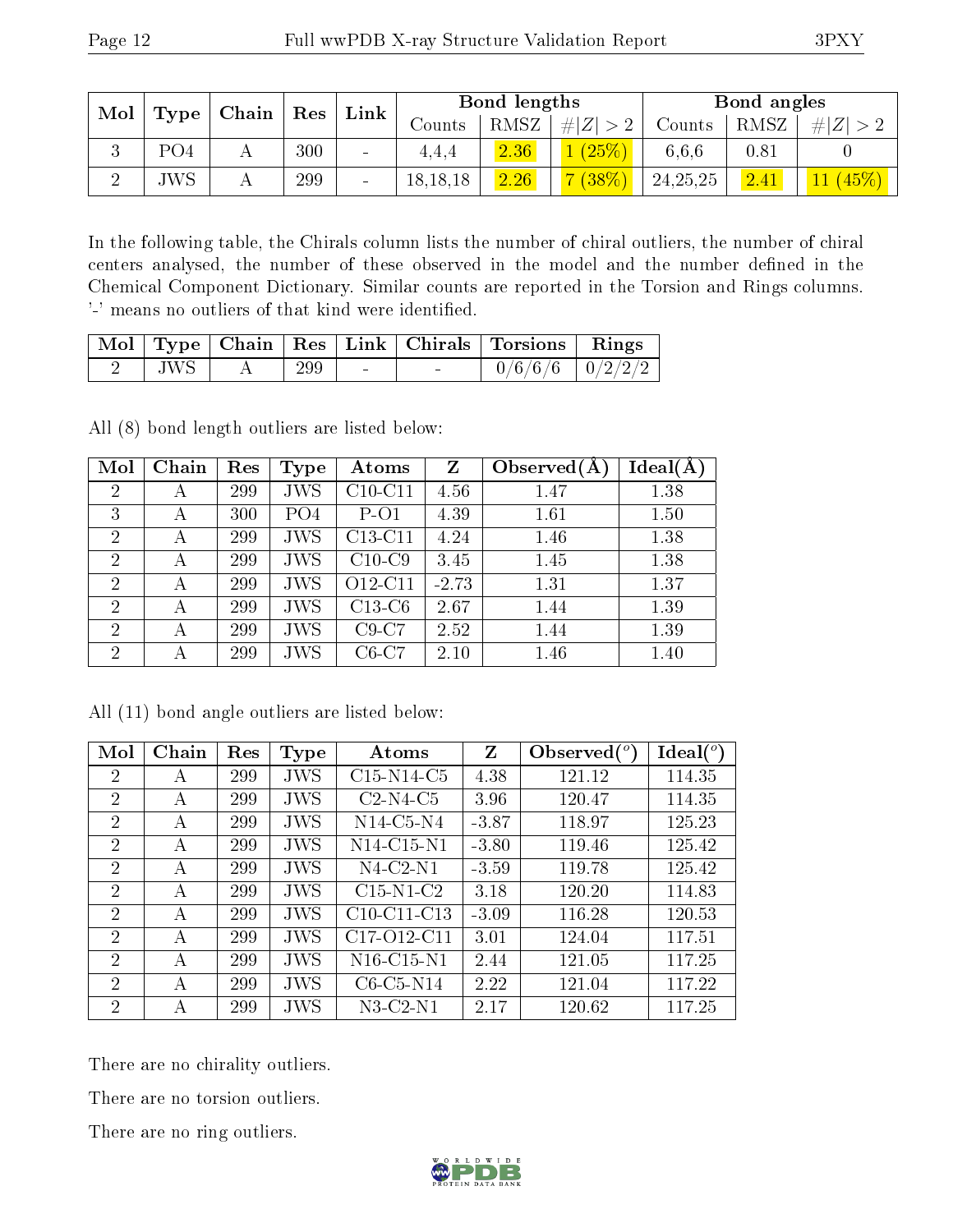| $Mol$   Chain |  | Res   Type   Clashes   Symm-Clashes |
|---------------|--|-------------------------------------|
|               |  |                                     |
|               |  |                                     |

2 monomers are involved in 4 short contacts:

### 5.7 [O](https://www.wwpdb.org/validation/2017/XrayValidationReportHelp#nonstandard_residues_and_ligands)ther polymers (i)

There are no such residues in this entry.

### 5.8 Polymer linkage issues (i)

There are no chain breaks in this entry.

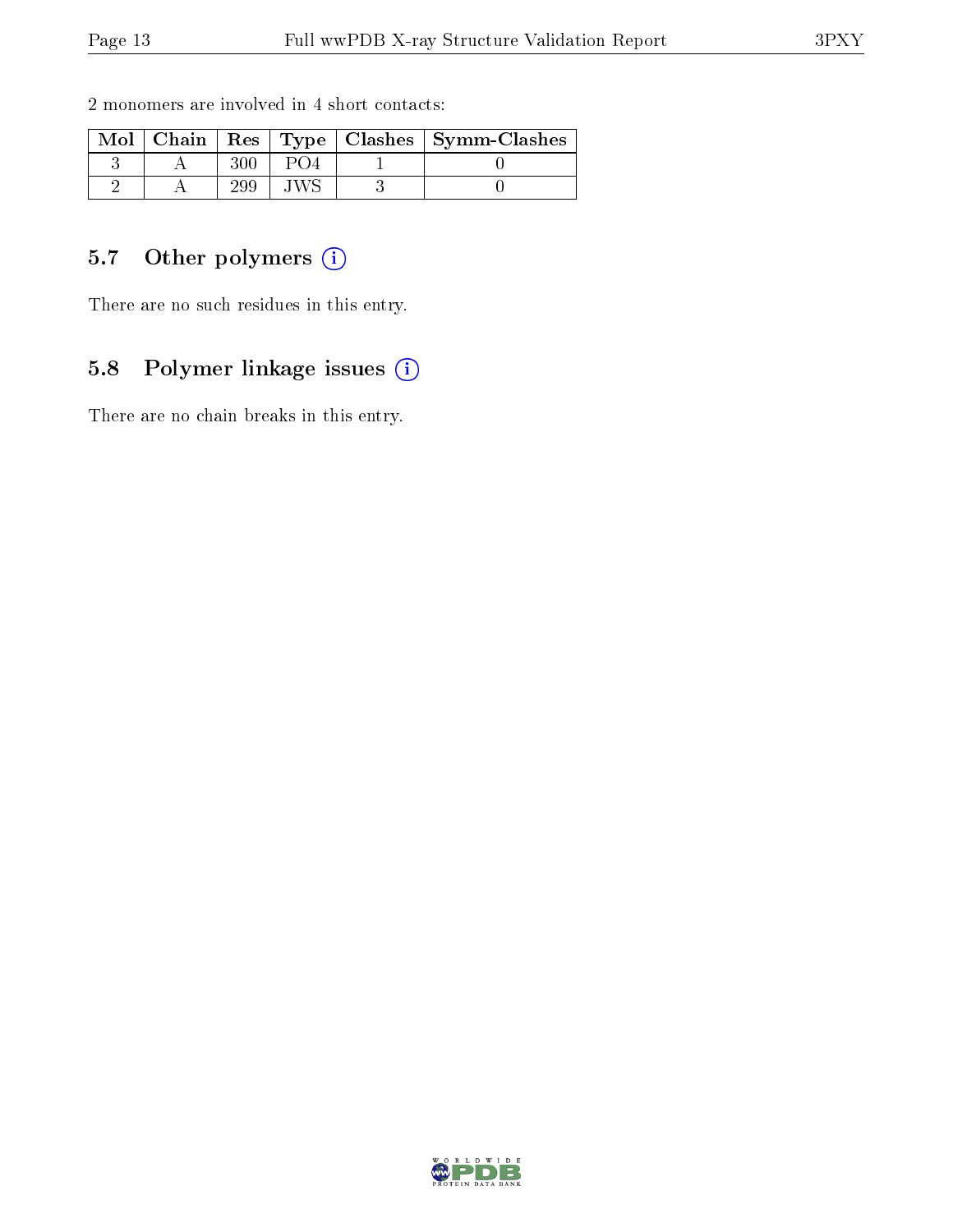# 6 Fit of model and data  $(i)$

## 6.1 Protein, DNA and RNA chains  $(i)$

In the following table, the column labelled  $#RSRZ> 2'$  contains the number (and percentage) of RSRZ outliers, followed by percent RSRZ outliers for the chain as percentile scores relative to all X-ray entries and entries of similar resolution. The OWAB column contains the minimum, median,  $95<sup>th</sup>$  percentile and maximum values of the occupancy-weighted average B-factor per residue. The column labelled ' $Q< 0.9$ ' lists the number of (and percentage) of residues with an average occupancy less than 0.9.

| $\text{Mol} \mid \text{Chain}$ | Analysed        | $<$ RSRZ $>$ | $\#\text{RSRZ}\text{>2}$                                                                                     |  | $\vert$ OWAB( $\rm \AA^2) \vert$ Q<0.9 |  |
|--------------------------------|-----------------|--------------|--------------------------------------------------------------------------------------------------------------|--|----------------------------------------|--|
|                                | $294/306(96\%)$ | 1.09         | $\begin{array}{ c c c c c c c c c } \hline 57 & (19\%) & 1 & 0 & 9, 22, 72, 91 & 1 & 0\% \hline \end{array}$ |  |                                        |  |

All (57) RSRZ outliers are listed below:

| Mol            | $\overline{\text{Chain}}$ | Res              | Type                      | <b>RSRZ</b>       |
|----------------|---------------------------|------------------|---------------------------|-------------------|
| $\mathbf{1}$   | $\overline{\rm A}$        | 159              | <b>TYR</b>                | 23.6              |
| $\mathbf{1}$   | $\overline{\rm A}$        | 44               | $\overline{\text{VAL}}$   | $\overline{16.3}$ |
| $\overline{1}$ | $\overline{A}$            | 158              | <b>THR</b>                | 15.5              |
| $\overline{1}$ | $\overline{A}$            | 154              | <b>VAL</b>                | 11.8              |
| $\overline{1}$ | $\overline{\rm A}$        | $\overline{45}$  | $\overline{\text{PRO}}$   | $\overline{9.6}$  |
| $\overline{1}$ | $\overline{A}$            | $\overline{43}$  | <b>GLY</b>                | 9.4               |
| $\overline{1}$ | $\overline{A}$            | $\overline{7}$   | $\overline{\text{VAL}}$   | 9.3               |
| $\overline{1}$ | $\overline{A}$            | 156              | <b>VAL</b>                | $\overline{8.6}$  |
| $\overline{1}$ | $\overline{\rm A}$        | $\overline{25}$  | <b>LEU</b>                | $\overline{8.5}$  |
| $\overline{1}$ | $\overline{\rm A}$        | 160              | <b>THR</b>                | 8.4               |
| $\overline{1}$ | $\overline{\rm A}$        | 155              | $\overline{\text{PRO}}$   | $\overline{8.1}$  |
| $\overline{1}$ | $\overline{A}$            | $\overline{74}$  | $\overline{\mathrm{ASN}}$ | $\overline{7.4}$  |
| $\overline{1}$ | $\overline{A}$            | $\overline{157}$ | ARG                       | $\overline{7.3}$  |
| $\overline{1}$ | $\overline{\rm A}$        | $\overline{41}$  | <b>THR</b>                | $\overline{7.1}$  |
| $\overline{1}$ | $\overline{\rm A}$        | $\overline{163}$ | $\overline{\text{VAL}}$   | $\overline{6.5}$  |
| $\overline{1}$ | $\overline{A}$            | $\overline{46}$  | <b>SER</b>                | 6.4               |
| $\overline{1}$ | $\overline{A}$            | $\overline{161}$ | $\overline{HIS}$          | $\overline{6.1}$  |
| $\overline{1}$ | $\overline{\rm A}$        | 151              | ALA                       | $\overline{5.5}$  |
| $\overline{1}$ | $\overline{A}$            | $\overline{36}$  | $\overline{\rm ARG}$      | 5.2               |
| $\overline{1}$ | $\overline{A}$            | 42               | $\overline{\text{GLU}}$   | $\overline{5.2}$  |
| $\overline{1}$ | $\overline{\rm A}$        | 150              | ARG                       | $\overline{4.7}$  |
| $\overline{1}$ | $\overline{A}$            | $\overline{162}$ | $\overline{{\rm GLU}}$    | $\overline{4.1}$  |
| $\mathbf{1}$   | $\overline{\rm A}$        | 146              | PHE                       | $\overline{3.7}$  |
| $\overline{1}$ | $\overline{\rm A}$        | 84[A]            | $\overline{\mathrm{HIS}}$ | $\overline{3.7}$  |
| $\overline{1}$ | $\overline{A}$            | 164              | <b>VAL</b>                | 3.6               |
| $\overline{1}$ | $\overline{\rm A}$        | 73               | $\overline{\text{GLU}}$   | 3.6               |
| $\overline{1}$ | $\overline{\rm A}$        | $\overline{6}$   | $\overline{\text{LYS}}$   | 3.5               |

Continued on next page...

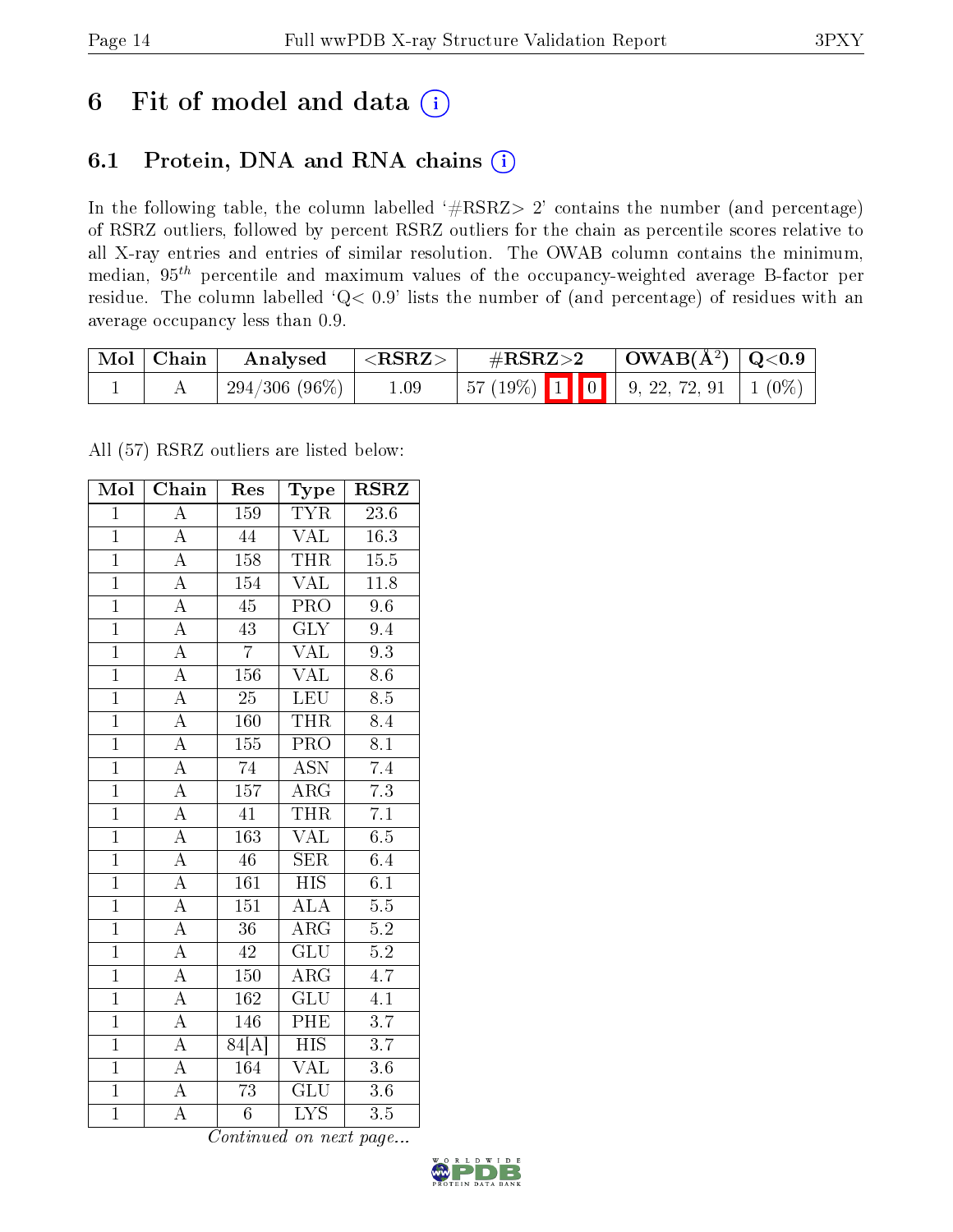| Mol            | Chain<br>Res       |                    | Type                      | $_{\rm RSRZ}$    |  |
|----------------|--------------------|--------------------|---------------------------|------------------|--|
| $\mathbf{1}$   | $\overline{\rm A}$ | $\mathbf{1}$       | MET                       | $\overline{3.4}$ |  |
| $\overline{1}$ | $\overline{A}$     | $\overline{8}$     | $\overline{\text{GLU}}$   | $3.4\,$          |  |
| $\overline{1}$ | $\overline{A}$     | $\overline{96}$    | <b>LEU</b>                | $\overline{3.4}$ |  |
| $\overline{1}$ | $\overline{\rm A}$ | $\overline{47}$    | <b>THR</b>                | $\overline{3.4}$ |  |
| $\overline{1}$ | $\overline{A}$     | $\overline{57}$    | $\overline{\mathrm{GLU}}$ | $\overline{3.3}$ |  |
| $\overline{1}$ | $\overline{A}$     | $\overline{75}$    | $\overline{LYS}$          | $\overline{3.3}$ |  |
| $\overline{1}$ | $\overline{A}$     | $\overline{14}$    | <b>THR</b>                | $\overline{3.1}$ |  |
| $\overline{1}$ | $\overline{A}$     | 254                | $\overline{\text{PRO}}$   | $\overline{3.1}$ |  |
| $\overline{1}$ | $\overline{\rm A}$ | 148                | $\overline{\text{LEU}}$   | $\overline{3.0}$ |  |
| $\overline{1}$ | $\overline{A}$     | $\overline{71}$    | $\overline{HIS}$          | $\overline{3.0}$ |  |
| $\overline{1}$ | $\overline{A}$     | 152                | PHE                       | $\overline{2.9}$ |  |
| $\overline{1}$ | $\overline{A}$     | $\overline{12}$    | $\overline{\mathrm{GLU}}$ | $\overline{2.9}$ |  |
| $\overline{1}$ | $\overline{A}$     | $\overline{15}$    | <b>TYR</b>                | $\overline{2.9}$ |  |
| $\overline{1}$ | $\overline{A}$     | $\overline{49}$    | <b>ILE</b>                | $\overline{2.8}$ |  |
| $\overline{1}$ | $\overline{\rm A}$ | $\overline{24}$    | $\overline{\text{LYS}}$   | $2.\overline{8}$ |  |
| $\overline{1}$ | $\overline{\rm A}$ | $\overline{287}$   | $\overline{\text{GLN}}$   | $\overline{2.8}$ |  |
| $\overline{1}$ | $\overline{A}$     | 180                | <b>TYR</b>                | $\overline{2.7}$ |  |
| $\overline{1}$ | $\overline{\rm A}$ | 147                | $\overline{\text{GLY}}$   | 2.7              |  |
| $\overline{1}$ | $\overline{A}$     | 246                | $\overline{\text{GLN}}$   | $\overline{2.6}$ |  |
| $\overline{1}$ | $\overline{A}$     | $\overline{2}$     | $\overline{\text{GLU}}$   | $2.6\,$          |  |
| $\overline{1}$ | $\overline{A}$     | $\overline{77}$    | <b>TYR</b>                | $\overline{2.5}$ |  |
| $\overline{1}$ | $\overline{A}$     | $\overline{50}$    | $\overline{\rm{ARG}}$     | 2.4              |  |
| $\overline{1}$ | $\rm A$            | 247                | <b>ASP</b>                | 2.4              |  |
| $\overline{1}$ | $\overline{\rm A}$ | 34                 | $\overline{\text{LYS}}$   | $\overline{2.3}$ |  |
| $\overline{1}$ | $\overline{A}$     | $\overline{4}$     | PHE                       | $\overline{2.3}$ |  |
| $\overline{1}$ | $\overline{A}$     | $\overline{32[A]}$ | $\overline{\text{LEU}}$   | $\overline{2.2}$ |  |
| $\overline{1}$ | $\overline{A}$     | $\overline{76}$    | <b>LEU</b>                | $\overline{2.2}$ |  |
| $\overline{1}$ | $\overline{A}$     | $\overline{122}$   | $\overline{\rm ARG}$      | $\overline{2.2}$ |  |
| $\overline{1}$ | $\overline{A}$     | 153                | $\overline{\text{GLY}}$   | $\overline{2.1}$ |  |
| $\overline{1}$ | $\overline{\rm A}$ | 19                 | $\overline{\text{TYR}}$   | 2.1              |  |

Continued from previous page...

#### 6.2 Non-standard residues in protein, DNA, RNA chains (i)

There are no non-standard protein/DNA/RNA residues in this entry.

### 6.3 Carbohydrates (i)

There are no carbohydrates in this entry.